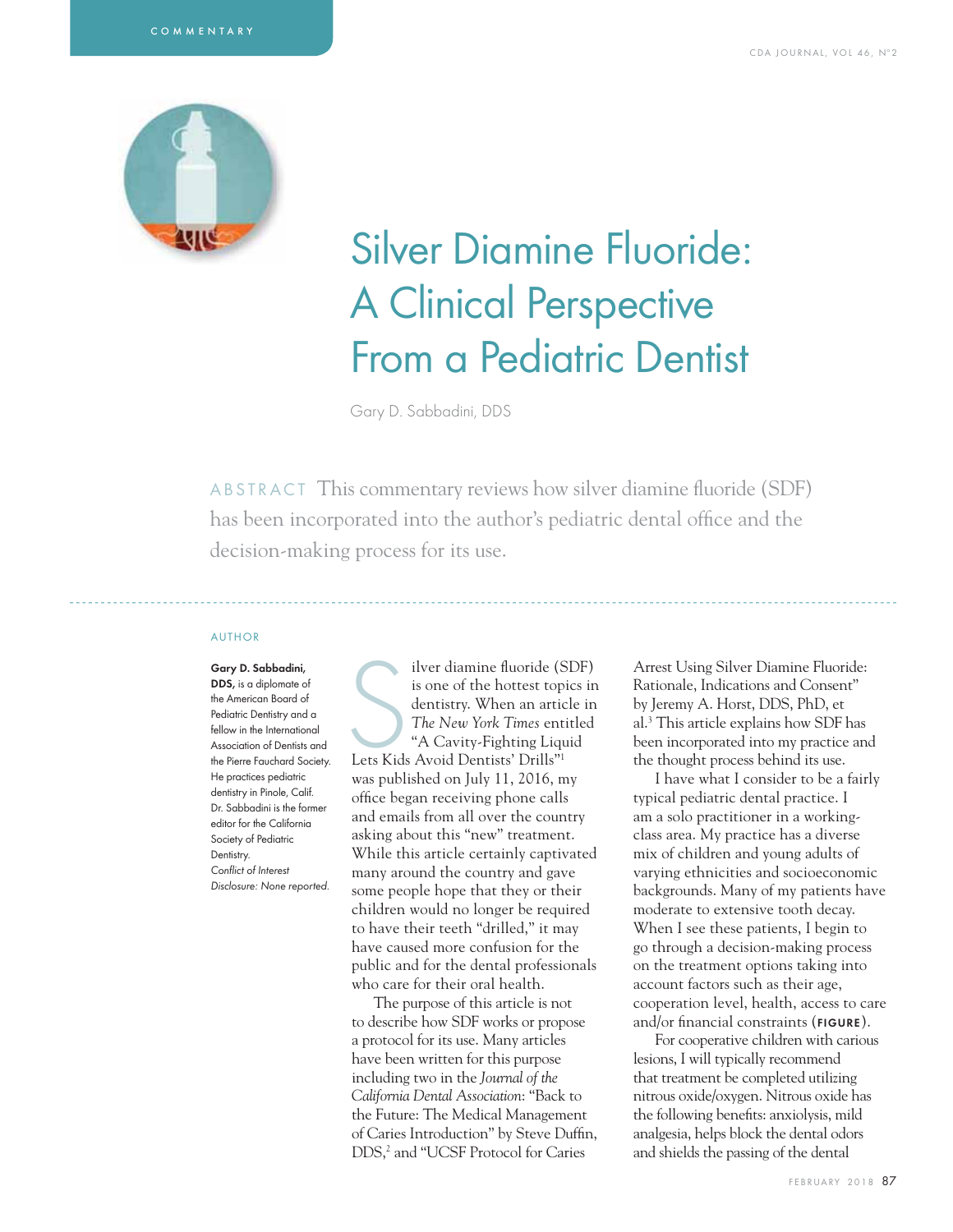

FIGURE. Silver diamine fluoride decision-making tree.

instruments so the patient's anxiety is further reduced. While not ideal, no treatment is always an option for the patient. Whether it be from apprehension, finances or other reasons unknown to us, some parents elect not to treat their children. They are informed that depending upon home care and diet, the caries may get worse potentially leading to pain and/or infection, premature loss of teeth, loss of arch length and more complicated/expensive treatment in the future. Emphasis is placed on decreased frequency and amount of sugar/ carbohydrate consumption and improved

home care including increased frequency of toothbrushing and flossing. Prescription 5,000 ppm fluoride toothpaste may be recommended. Some practitioners recommend MI Paste (GC America), although in the literature, results are inconsistent.4,5 Xylitol products (wipes, toothpaste, etc.) are also recommended by some pediatric dentists.<sup>5</sup> For cooperative children, I will typically only recommend SDF if the parents indicate that they do not want to do treatment.

The treatment choices for uncooperative/precooperative patients are much more extensive and complicated.

They are no treatment (covered previously), protective stabilization (restraint), atraumatic restorative treatment (ART), interim therapeutic restoration (ITR), SDF, oral conscious sedation, IV sedation or general anesthesia. I typically limit protective stabilization to treating uncooperative emergency patients, special needs patients or very simple procedures on patients younger than 3 years old who are less likely to remember.<sup>6</sup> TABLE 1 includes the guidelines for protective stabilization from the American Academy of Pediatric Dentistry reference manual.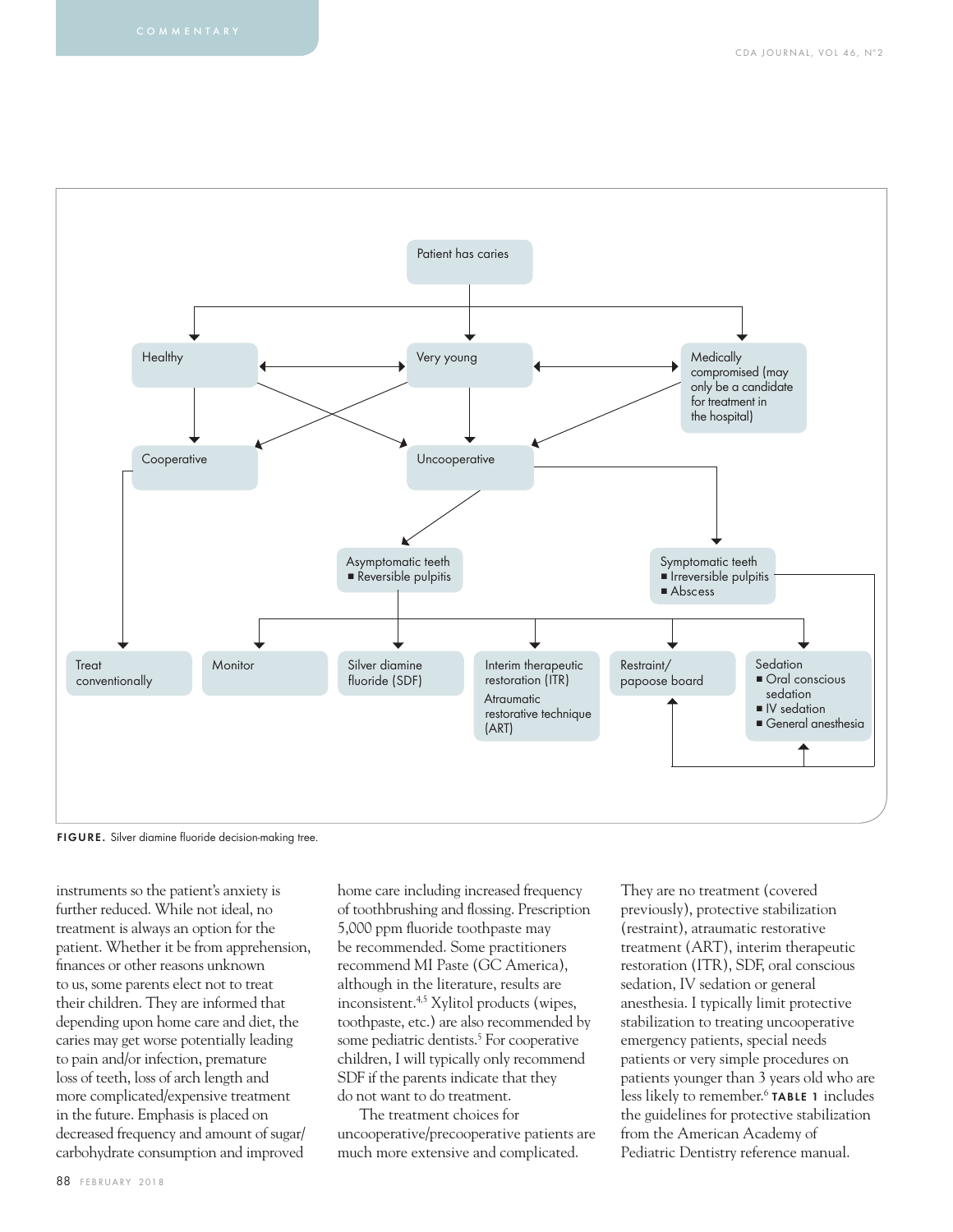## TABLE 1

## Guideline on Protective Stabilization for Pediatric Dental Patients

## Indications for Protective Stabilization

- A patient requires immediate diagnosis and/or urgent limited treatment and cannot cooperate because of emotional and cognitive developmental levels or lack of maturity or medical and physical conditions.
- Emergency care is needed and uncontrolled movements risk the safety of the patient, staff, dentist or parent without the use of protective stabilization.
- A previously cooperative patient quickly becomes uncooperative during the appointment in order to protect the patient's safety and to help expedite completion of treatment.
- A sedated patient may become uncooperative during treatment.
- A patient with special health care needs may experience uncontrolled movements that would be harmful or significantly interfere with the quality of care.

#### Contraindications for Protective Stabilization

- Cooperative nonsedated patients.
- Patients who cannot be immobilized safely because of associated medical, psychological or  physical conditions.
- Patients with a history of physical or psychological trauma due to restraint (unless no other alternatives are available).
- Patients with nonemergent treatment needs in order to accomplish full mouth or multiple quadrant dental rehabilitation.<sup>7</sup>

Source: American Academy of Pediatric Dentistry's Clinical Practice Guidelines Reference Manual

I rarely employ ART<sup>8</sup> or ITR<sup>9</sup> in my practice. My feeling is that if a patient is cooperative enough to allow either technique, they are probably cooperative enough to definitively restore the tooth. With either technique, caries is removed utilizing hand instruments or a slow-speed round bur without local anesthetic, and the cavity is restored with either a glass ionomer, resin-modified glass ionomer or bioactive material (such as Activa). The patient is typically either in the dental chair or in their parent's lap in a knee-to-knee position with the doctor.

When I first began my career, I did quite a bit of oral conscious sedation and in-office IV sedation because I had extensive training in both through my hospital-based pediatric dental residency program. I feel that there has been a cultural shift over the past few years away from sedating children for dental procedures as fewer parents are scheduling these procedures. Parents are expressing concerns over sedation injuries and deaths for both in-office

anesthesia and dental surgery done in the hospital. Parents and clinicians are receiving conflicting reports about the long-term cognitive problems with young children exposed to anesthesia. An article in *Pediatrics* entitled "Cognition and Brain Structure Following Early Childhood Surgery With Anesthesia"10 suggests that young children exposed to anesthesia can have long-term cognitive problems. Another article published the same year in *Scientific American* entitled "General Anesthesia Causes No Cognitive Deficit in Infants"<sup>11</sup> refutes that claim. The cost is prohibitive for many parents. The cost for oral conscious sedation can run anywhere from \$250 to \$400 per visit, and the cost for a 90-minute procedure with a dental anesthesiologist is about \$1,000. In my office, fewer parents want to finance procedures through health care financing (such as Care Credit) and many are unable to qualify because of poor credit (TABLE 2).

In my opinion, the Affordable Care Act has resulted in many patients having worse dental coverage because it is tied in with their medical insurance. For example, as a specialty provider for Delta Care USA, I have many patients referred to me for care. Up until a few years ago, most of those patients had their dental restorative care covered at almost 100 percent and they were only responsible for the cost of nitrous oxide, oral sedation or IV sedation. Now, they are responsible for paying for a large portion of the restorative procedures plus any sedation expenses resulting in fewer parents having their child receive treatment because of the added cost.

Factors such as the above have resulted in more interest in SDF as an alternative to traditional dental treatment. I have received unsolicited emails from parents looking to SDF as a means of treating their child. Here are a few examples:

*"Hello, my name is XXXX. I have read a positive article in* The New York Times *regarding the use of this product. I am interested in the use of this product for my son who is 1 year and 11 months old to avoid having him put under. He has cavities and I've taken him to see a dentist and he*  has confirmed there are cavities on several *of his teeth. I hope that you can help us. If so please let me know if you have had any success stories following the use of this product. Am attaching some X-rays. Please let me know if he is a possible candidate. Thank you. Am currently living in Los Angeles and would have to make the trip over to your office. Am hoping that perhaps you can let me know beforehand. Thank you for your time and consideration."*

*"Hello, I am interested in the silver diamine fl uoride treatment you have. I live in Redondo Beach, and I was wondering if there are other dentists to whom you could refer me that are nearer to my area. Thank you in advance for your assistance."*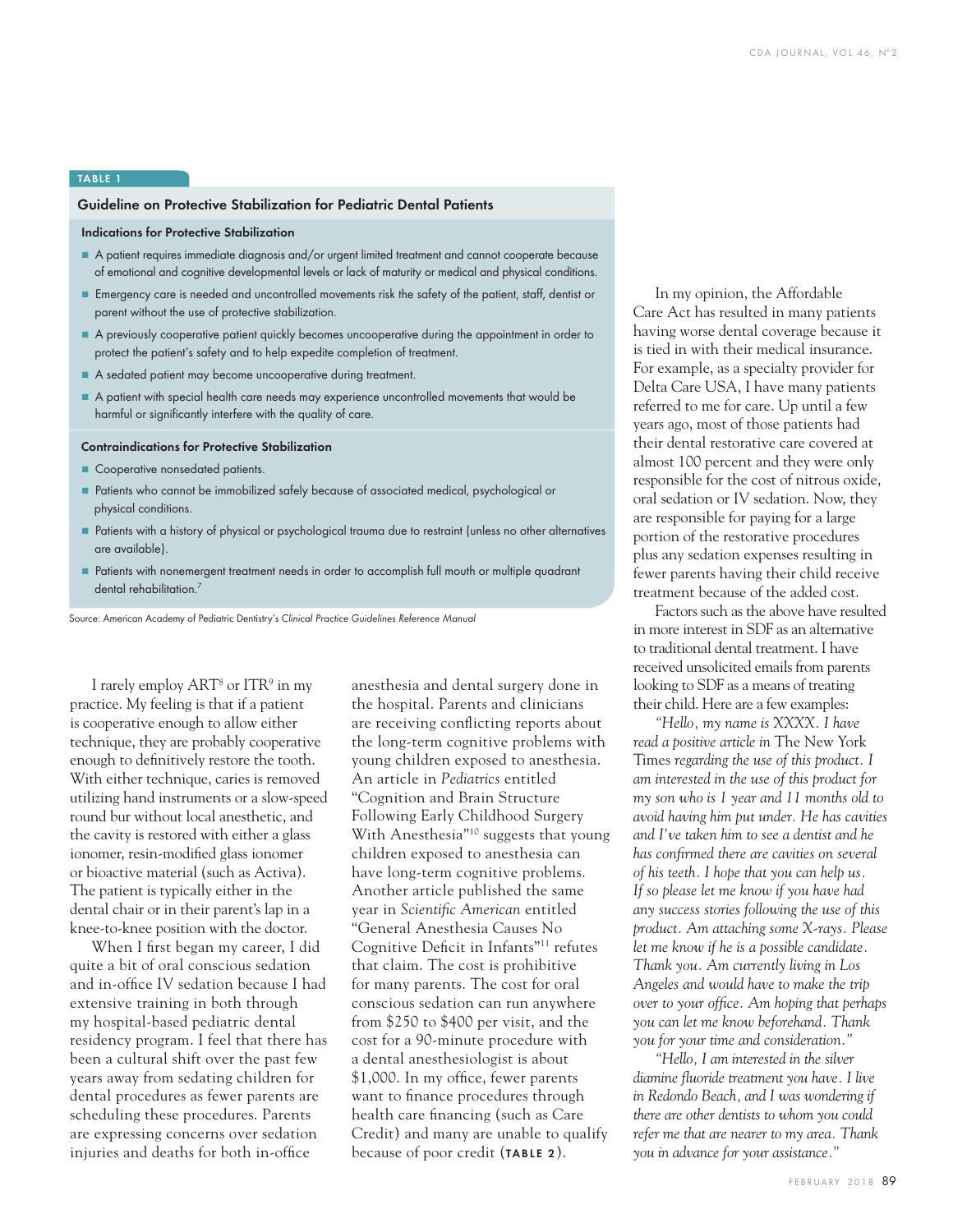## TABLE 2

## Oral Conscious Sedation vs. IV Sedation

| <b>Oral Conscious Sedation</b>                                                  |                                                                                                                              | <b>IV Sedation</b>                                                                                                    |                                    |
|---------------------------------------------------------------------------------|------------------------------------------------------------------------------------------------------------------------------|-----------------------------------------------------------------------------------------------------------------------|------------------------------------|
| Pros                                                                            | Cons                                                                                                                         | Pros                                                                                                                  | Cons                               |
| Benzodiazepines can provide<br>anterograde amnesia. <sup>12</sup>               | Child may remember and have<br>psychological trauma.                                                                         | Patient rarely remembers the<br>procedure.                                                                            | More expensive than oral sedation. |
| Child may sleep for some/all of the<br>procedure.                               | Local anesthetic is required increasing<br>the chance of soft tissue trauma.                                                 | All of the treatment will be completed<br>during sedation.                                                            | Parental fears/perceptions.        |
| Lower cost per visit than IV sedation.                                          | Potential for lower quality treatment if<br>the patient struggles.                                                           | Local anesthetic is not required unless<br>extracting teeth because the patient<br>receives narcotics through the IV. |                                    |
| Benzodiazepines (flumazenil) and<br>Demerol (naloxone) have reversal<br>agents. | Rarely able to obtain radiographs for<br>a thorough diagnosis.                                                               | Radiographs can be taken leading<br>to more accurate diagnosis and<br>treatment planning.                             |                                    |
|                                                                                 | May require multiple sedations<br>depending upon the amount of<br>treatment and the amount of local<br>anesthetic necessary. | Quality of treatment is increased.                                                                                    |                                    |

For those practitioners who are interested in incorporating SDF into their practice, here is some information they may want to consider:

# Which types of carious lesions are candidates for SDF?

Because most of the patients I treat with SDF are uncooperative, I have had the most success treating teeth that allow direct access to the carious lesion (i.e., pit and fissure and smooth surface lesions). It is much more difficult to access the interproximal areas of a tooth on an uncooperative patient. Some practitioners use unwaxed dental floss to carry the SDF in the interproximal space and report good results. In my experience, SDF works best on carious teeth that are asymptomatic although it can be used on teeth with reversible pulpitis as long as the parents are informed that it may not prevent odontogenic infection. I have not tried using SDF on patients with irreversible pulpitis as I have not read anything in the dental literature that it is effective in these cases.

# What has been my outcome experience with SDF?

While I don't know the long-term results with SDF because I've only been using it for two years, I define success if the lesion is arrested (hardened) and the tooth is asymptomatic. For those children who return for recall examinations after SDF application, most have had the carious lesions either arrest or have had the caries progression slow down. For the parents who elected to have their children's teeth restored when they were cooperative enough to be treated conventionally, the SDF did not seem to affect the ability to restore the teeth. If practitioners choose to immediately restore the teeth with a resin or glass ionomer after using SDF, they should be prepared to see some darkening of the restoration.

## What are the risks with SDF?

Other than some side effects such as staining of the teeth and transient staining if the SDF comes in contact with the skin, there have been no reported adverse reports in more than 80 years of use in Japan.

It is contraindicated in individuals with silver allergy and desquamative processes such as oral ulcerations, ulcerative gingivitis or stomatitis.13

## Can SDF be used on permanent teeth?

The FDA's definition of diamine silver fluoride (dental hypersensitivity varnish) is that it is "applied to tooth enamel to block dentinal tubules for the purpose of reducing tooth sensitivity,"14 so it can certainly be used for that purpose. It can also be used in hypoplastic or carious teeth that are either too sensitive or too difficult to restore. I have used it on an adult Down syndrome patient with a large, subgingival carious lesion on a first bicuspid, and it has arrested the caries. She requires protective stabilization and is not a good candidate for oral conscious sedation or in-office IV sedation due to her poor airway.

The public is looking for low-cost, safe, nonsurgical methods to treat children's teeth. While SDF is not a remedy for all dental caries, I am glad that I have a nonsurgical option to offer to parents. My typical protocol for applying SDF is to place petroleum jelly on the lips and around the extraoral tissue of